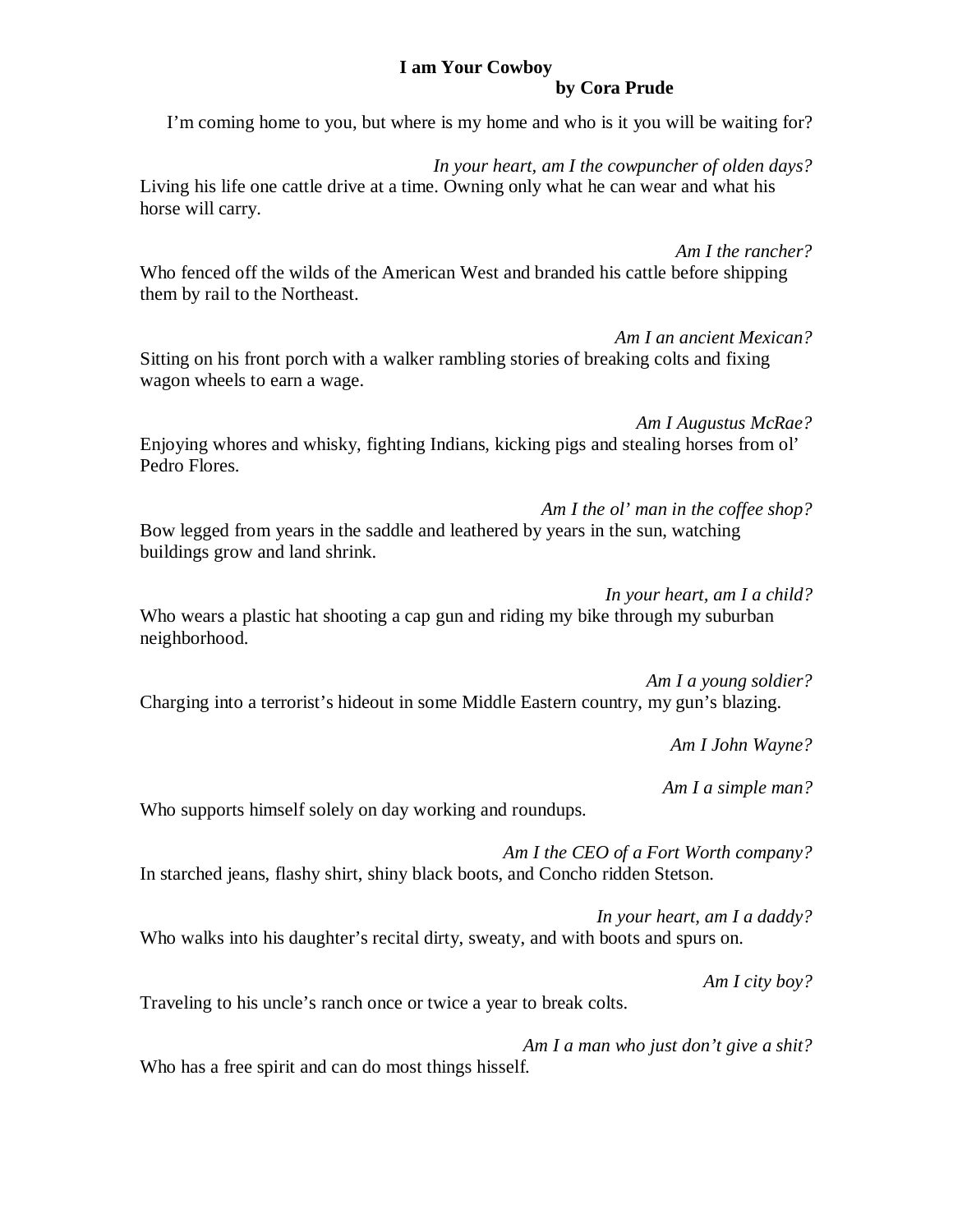# **I am Your Cowboy**

#### **by Cora Prude**

*Am I the Marlboro man?*

*Am I a team roper?* Competing for a big purse under the lights of a Las Vegas arena in December.

*In your heart, am I not easy to love and even harder to hold?*

*Am I the President of the United States?*

*Am I a womanizer?*

A sucker for Chanel No. 5 named Hud driving a pink Cadillac.

*Am I sheepherder?*

Who spends the summer in the company of another man and happens to find love there.

*Am I Roy Rogers?*

*Am I a business man?*

Tallying price/pound on a piece of torn feedsack.

*In your heart, am I the man whose always been your hero?*

*Am I an American?*

A cocky tourist in some refined European country.

*Am I a professional football player?* The pride of Dallas. The hero of Superbowls and Monday Night Football.

*Am I a steward of the land?* Who takes pride in his work and has a love for the open spaces.

*Am I way of life?*

*Am I a gunslinger?*

Who stands against Wyatt Earp in the dirt of the OK Corral.

*In your heart, am I someone who doesn't get a story?* Who wakes up every morning, has a cup of coffee and a biscuit. Saddles his mount. Whistles up his dog. Leaves the house before the sun's up. Patches fence. Checks tanks. Changes a flat tire. Fixes a windmill. Shoes a couple horses. Picks up feed. And heads back to the house.

*Am I the last of a dying breed?*

Alone and trying to survive in a changing world, but proud.